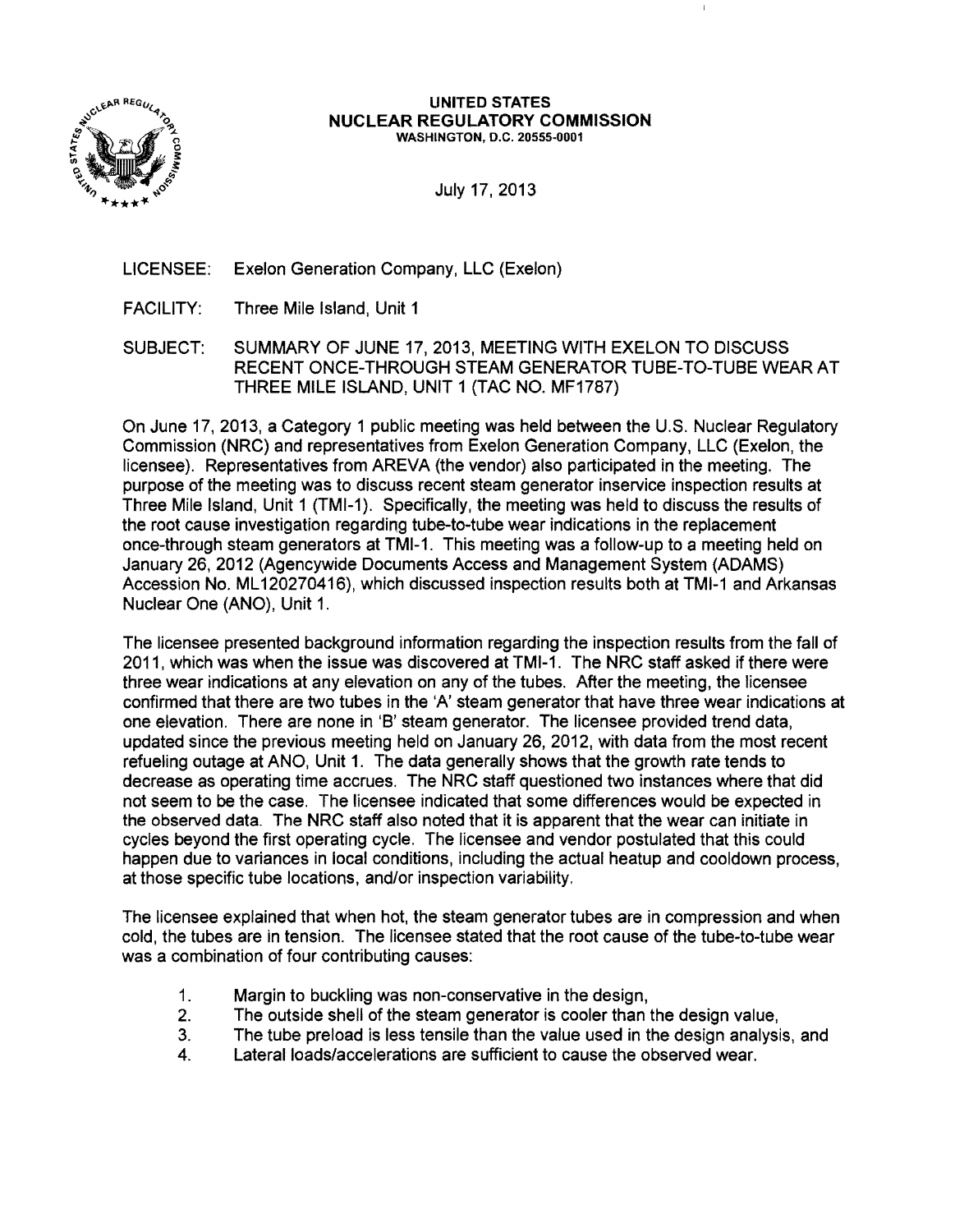The first three contributing causes all tend to result in tube bowing, sufficient to cause tube-to-tube contact. Excitation forces created by either random turbulence or "flutter" (contributing cause number 4) are then sufficient to result in wear.

The licensee does not plan to implement any operational restrictions as a result of this root cause analysis, however, further evaluation is planned in the upcoming refueling outage, including a full tube inspection and possibly performing field testing to measure the in-generator tube axial pre-load.

The licensee provided handouts that guided the meeting discussion. A non-proprietary version of the handouts can be found at ADAMS Accession No. ML 13178A360. A list of attendees is provided in the Enclosure. Members of the public that participated in the meeting provided questions and comments that were addressed during the meeting. Meeting feedback forms were made available to the attendees, however, none were filled out and submitted to the NRC meeting contact.

Please direct any inquiries to me at 301-415-2833 or peter.bamford@nrc.gov.

Peter Bamfort

Peter Bamford Plant Licensing Branch 1-2 Division of Operating Reactor Licensing Office of Nuclear Reactor Regulation

 $\mathbbm{1}$ 

Docket No. 50-289

Enclosure: List of Attendees

cc w/encl: Distribution via ListServ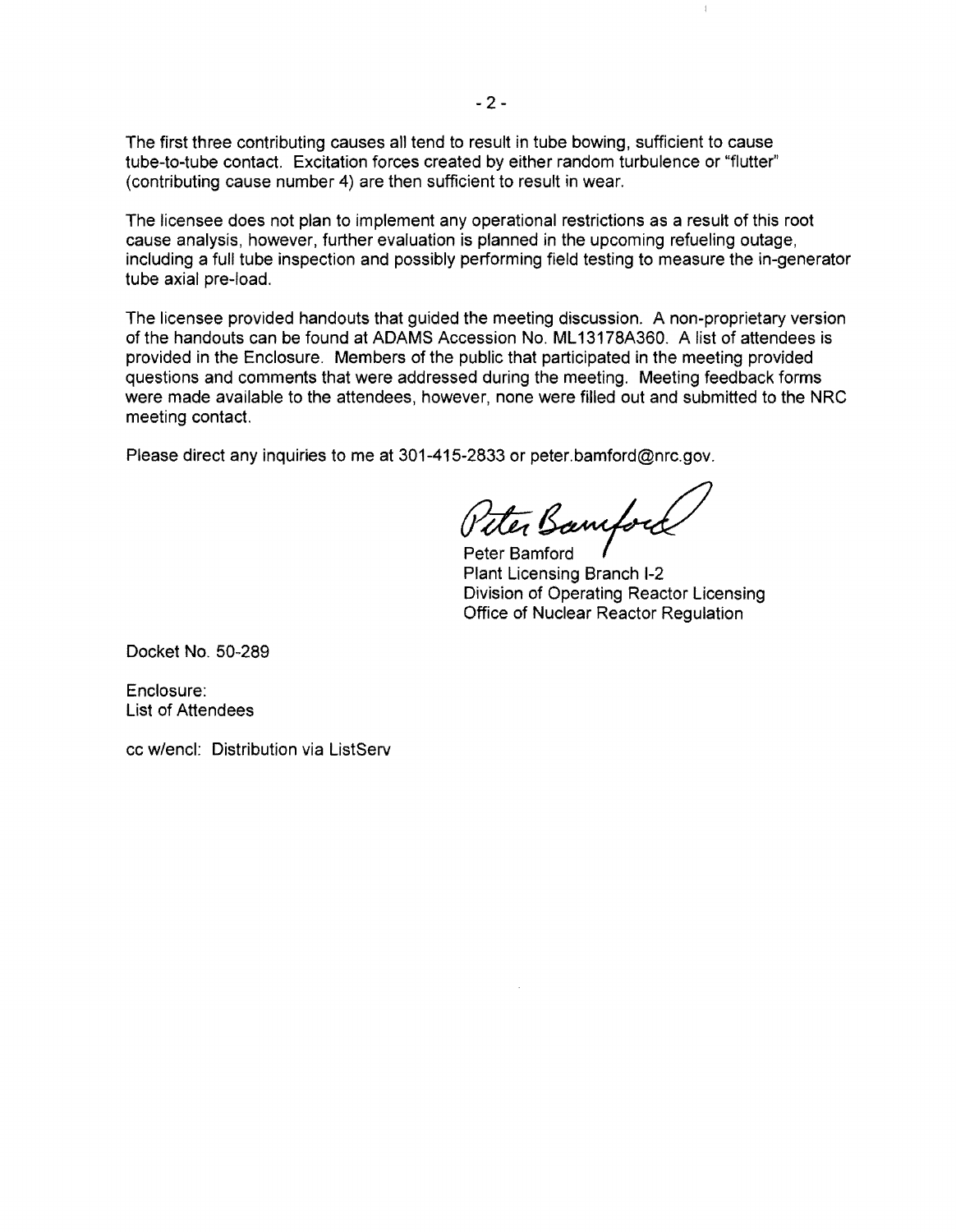#### LIST OF ATTENDEES

#### JUNE 17,2013, MEETING WITH EXELON GENERATION COMPANY, LLC

## ONCE-THROUGH STEAM GENERATOR TUBE-TO-TUBE WEAR

#### ROOT CAUSE INVESTIGATION RESULTS AT THREE MILE ISLAND, UNIT 1

#### Exelon

Jay Smith Mark Torborg James Barstow Stephanie Hanson John Piazza Wendy Croft Michael Fitzwater Randy Stewart

### AREVA

Jeff Fleck TimWiger Dan Bauer Hasan Charkas John Remark Michael Street Craig Kelley

#### PUBLIC (via teleconference)

Dennis Dyckman, PA state Scott Portzline, TMI Alert Dan Meatheany, Entergy Bob Clark, Entergy

# **NRC**

Peter Bamford, Office of Nuclear Reactor Regulation (NRR) Kenneth Karwoski, NRR Gloria Kulesa, NRR Veronica Rodriguez, NRR Gregory Makar, Office of New Reactors David Werkheiser, Region I (RI) James Trapp, RI Timothy O'Hara, RI Aloysius Obodoako, NRR Neil Sheehan, Office of Public Affairs

 $\mathsf{L}$